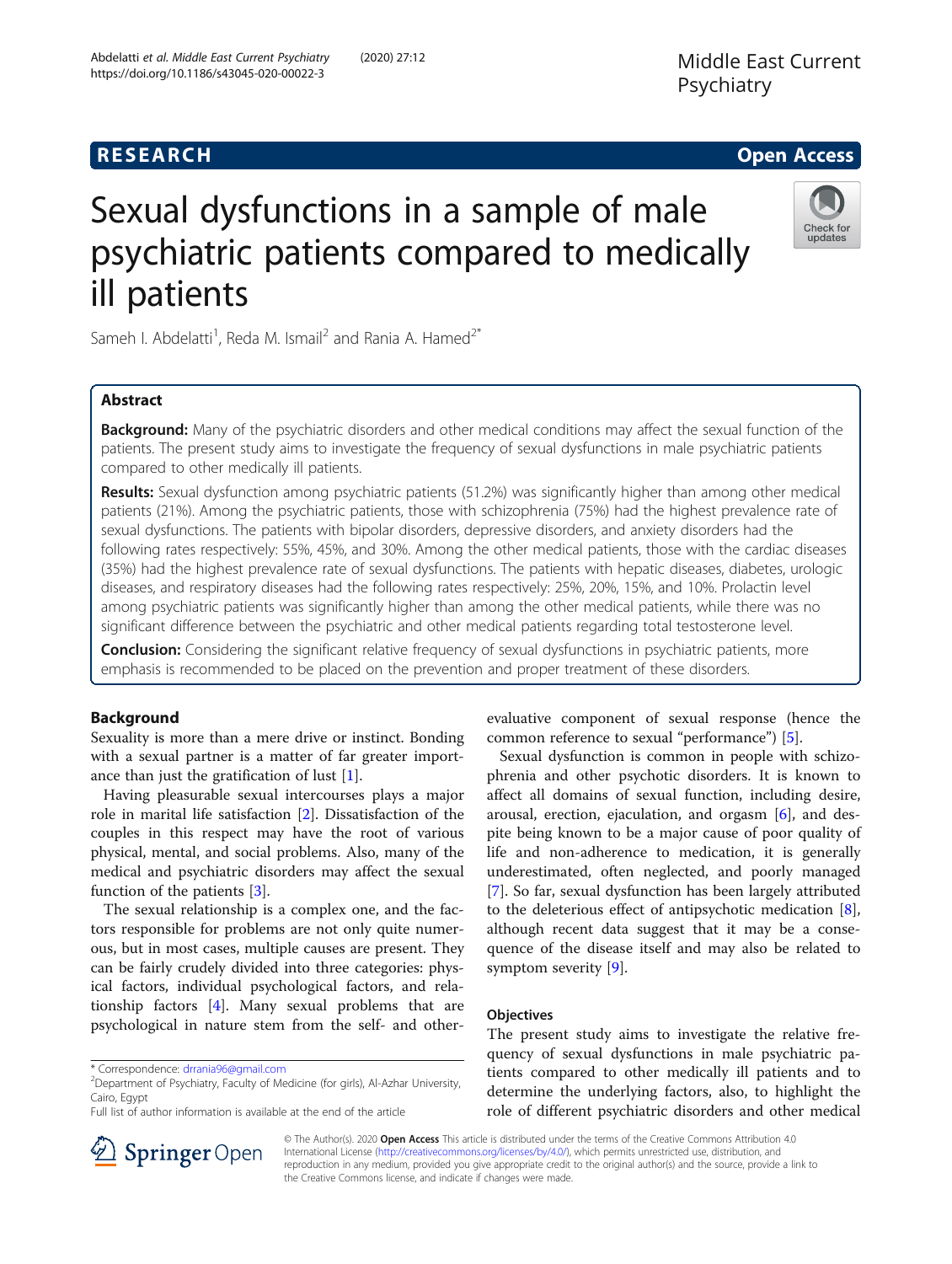| Sociodemographic data              | Group I, $N = 80$                | Group II, $N = 100$          | Significance test               | $P$ value      |
|------------------------------------|----------------------------------|------------------------------|---------------------------------|----------------|
| Age range/years<br>(mean $\pm$ SD) | 29-57 years<br>$(43.3 \pm 7.73)$ | $34 - 58$ years $\pm 8.19$ ) | Student's t<br>test, $t = 0.33$ | $0.739$ (N.S.) |
| <b>Educational level</b>           |                                  |                              | Chi-square                      | $0.511$ (N.S.) |
| <b>Illiterate</b>                  | 10 (12.5%)                       | 21 (21%)                     | test, $x^2 = 2.30$              |                |
| Read and write                     | 22 (27.5%)                       | 24 (24%)                     |                                 |                |
| Middle education                   | 35 (43.8%)                       | 41 (41%)                     |                                 |                |
| High education                     | 13 (16.2%)                       | 14 (14%)                     |                                 |                |
| Occupation                         |                                  |                              | Chi-square                      | $0.115$ (N.S.) |
| Jobless                            | 41 (51.25%)                      | 37 (37%)                     | test, $x^2 = 4.26$              |                |
| Manual workers                     | 29 (36.25%)                      | 51 (51%)                     |                                 |                |
| Professional workers               | 10 (12.5%)                       | 12 (12%)                     |                                 |                |

<span id="page-1-0"></span>Table 1 Sociodemographic data among patients of groups I and II

conditions in causing sexual dysfunctions in those patients.

## **Methods**

## Study design

This study is a descriptive-analytical cross-sectional study.

#### Site of the study

The study was carried out on a consecutive series of male psychiatric (group I) and other medical patients (group II) attending outpatient psychiatric clinics of the Abbassia Mental Health Hospital and patients attending cardiac, diabetic, hepatic, urologic, and respiratory outpatient clinics of the Al-Zahraa University Hospital. Both hospitals are in the same catchment area, located in eastern part of Cairo, Egypt.

#### Time of the study

The time of the study is during the period from May 2017 to November 2017.

#### Subjects

The study was carried out on two groups of male patients: group I included 80 psychiatric patients (20 patients with schizophrenia, 20 patients with bipolar disorders, 20 patients with depressive disorders, and 20 patients with anxiety disorders) (not co-morbid with another medical condition or substance abuse), and group II included 100 other medical patients (20 patients with

cardiac diseases, 20 patients with diabetes, 20 patients with hepatic diseases, 20 patients with urologic diseases, and 20 patients with respiratory diseases) (not comorbid with psychiatric disorder or substance abuse).

The inclusion criteria included:

- 1. Male patients.
- 2. Ages from 18 to 65 years.
- 3. Married and cohabitating with their wives.
- 4. Those who provided written informed consent.

The exclusion criteria included:

- 1. Female patients.
- 2. Male patients who are single, widow, divorced, separated, or married but are not cohabitating with their wives.
- 3. Psychiatric patients with co-morbidity with other medical condition or substance abuse.
- 4. Medical patients with co-morbidity with psychiatric disorders or substance abuse.
- 5. Patients receiving other concurrent medications which are known to cause sexual dysfunction on regular basis, those taking phosphodiesterase inhibitors (e.g., sildenafil, tadalafil, and vardenafil) or any other drugs including hormonal preparations which could increase the desire or improve the level of sexual functioning.
- 6. Male patients whose spouse is suffering from sexual dysfunction (based on the history) due to any cause.

**Table 2** Sexual dysfunctions among patients of group I and group II

| <b>IIEF Questionnaire</b> |          | Group I, $N = 80$ |      | Group II, $N = 100$ |    | Significance     | $P$ value       |  |
|---------------------------|----------|-------------------|------|---------------------|----|------------------|-----------------|--|
|                           |          |                   | $\%$ |                     | %  | test             |                 |  |
| Sexual function           | Normal   | 39                | 48.8 |                     | 79 | Chi-square test, | $0.000*$ (sig.) |  |
|                           | Abnormal |                   |      |                     | 21 | $x^2 = 18.01$    |                 |  |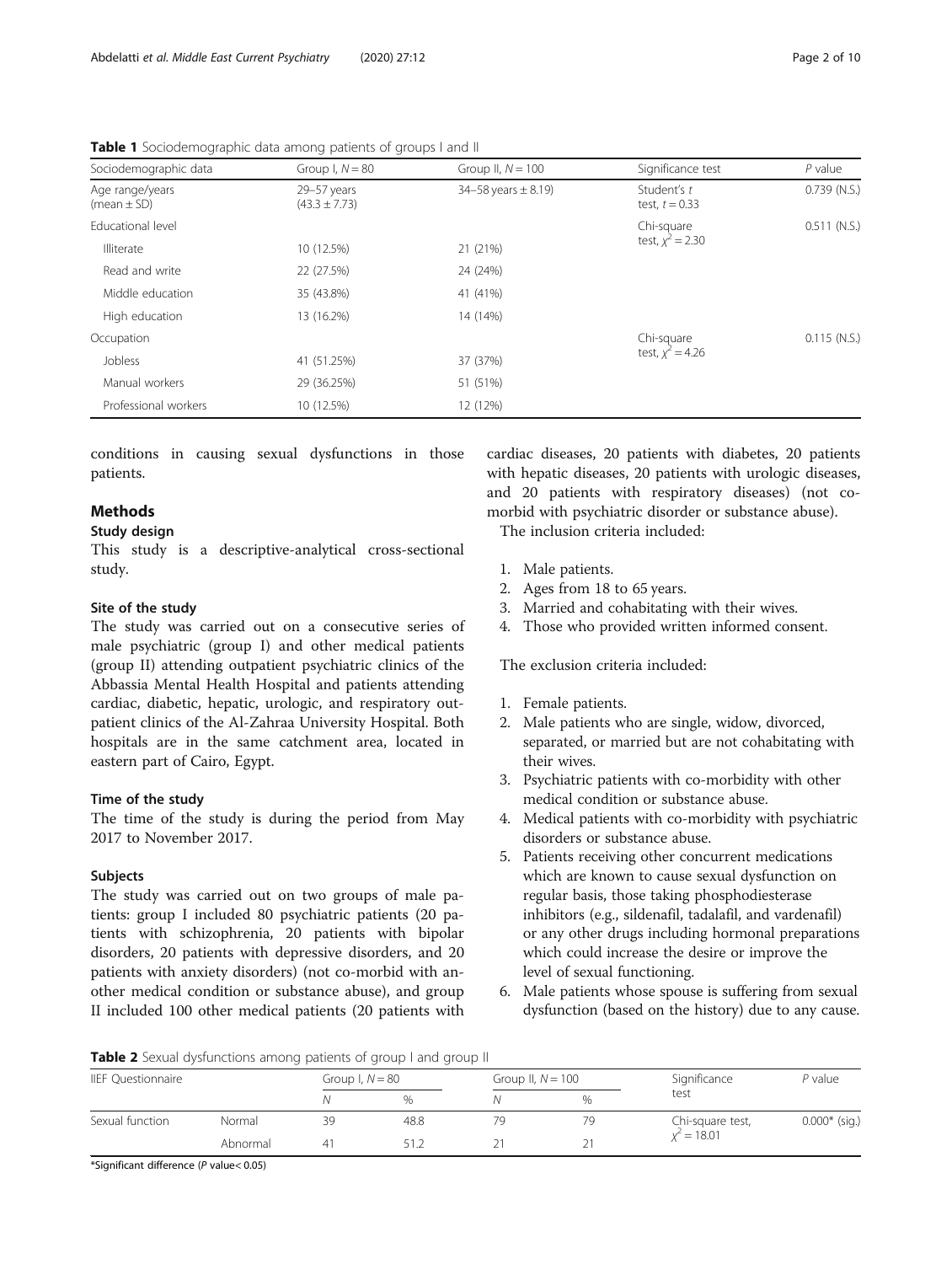| <b>IIEF Questionnaire</b> |          |     | Group I (psychiatric patients) |                                                  |               |   |      |    |                        |                            |                 |
|---------------------------|----------|-----|--------------------------------|--------------------------------------------------|---------------|---|------|----|------------------------|----------------------------|-----------------|
|                           |          |     | N (number of patients) = $80$  |                                                  |               |   |      |    |                        |                            |                 |
|                           |          |     | Schizophrenia, $N = 20$        | Bipolar dis., $N = 20$ Depressive dis., $N = 20$ |               |   |      |    | Anxiety dis., $N = 20$ | Significance               | $P$ value       |
|                           |          |     | $\%$                           | Ν                                                | $\frac{0}{0}$ | Ν | $\%$ | N  | $\%$                   | test (chi-<br>square test) |                 |
| Sexual function Normal    |          |     | 25.0                           | 9                                                | 45.0          |   | 55.0 | 14 | 70.0                   | $x^2 = 8.55$               | $0.036*$ (sig.) |
|                           | Abnormal | -15 | 75.0                           |                                                  | 55.0          | 9 | 45.0 | 6  | 30.0                   |                            |                 |

**Table 3** Sexual dysfunctions among patients of group I (psychiatric patients)

- 7. Patients who were not able to give consent or respond the questions for different reasons including cognitive disorders.
- 8. Patients who refuse to give written informed consent were also excluded from our study.

#### Study size

A convenient sample of patients was selected and subsequently divided into two groups (psychiatric patients and medical patients).

## Procedure

All patients included in the study were subjected to complete history (psychiatric and medical). Diagnosis of psychiatric disorders was done according to the criteria of DSM-5 American Psychiatric Association (2013). Diagnosis of other medical conditions was on the basis of medical history, physical examination, and investigations, wherever needed. Data collection tools were demographic data questionnaire including age, gender, level of education, occupation, type of mental and physical disorders, duration of illness, and compliance with medications.

All patients were subjected to International Index of Erectile Function (IIEF) Questionnaire [[10](#page-8-0)], using the Arabic version [\[11\]](#page-8-0). The IIEF Questionnaire was developed to address the need for a self-report measure of both erectile function and sexual function that can be given under guidance of a clinician. The IIEF Questionnaire presents the quality of male sexual function in terms of five domain scores: erectile function, orgasmic function, sexual desire, intercourse satisfaction, and overall satisfaction.

All patients were also subjected to Sexual Behavior Questionnaire (SBQ) [\[12\]](#page-8-0), using the Arabic version [[13](#page-8-0)]. It is a self-completed gender-specific questionnaire. Eleven questions cover four areas of sexual functioning: desire, arousal, performance, and satisfaction.

A blood sample was taken from every patient for assessment of serum prolactin and total testosterone level.

## Statistical methods

Data collected were reviewed and coded, and the statistical analysis of collected data was done by using the SPSS program (Statistical Package of Social Science; SPSS Inc., Chicago, IL, USA) version 16 for Microsoft Windows.

### Results

There were no statistically significant difference between both groups (psychiatric and other medical patients) as regards the age of the patients, educational level, and occupation (P value  $> 0.05$ ), which means that both groups of patients were matched for sociodemographic data (Table [1](#page-1-0)).

Sexual dysfunction in the psychiatric patients (51.2%) was statistically significantly higher than in the other medical patients  $(21%)$  $(21%)$  $(21%)$  (*P* value < 0.05) (Table 2).

Among the patients of group I (psychiatric patients), sexual dysfunction in patients with schizophrenia (75%) was statistically significantly higher than in patients with bipolar disorders (55%), depressive disorders (45%), and anxiety disorders (30%) ( $P$  value < 0.05) (Table 3).

Among the patients of group II (other medical patients), sexual dysfunction in cardiac patients was (35%), in hepatic patients was (25%), in diabetic patients was (20%), in urologic patients was (15%), and in respiratory patients was (10%), with no statistically significant difference between them (*P* value  $> 0.05$ ) (Table 4).

Table 4 Sexual dysfunctions among patients of group II (other medical patients)

| <b>IIEF Ouestionnaire</b> |                           |                                |                       |    | Group II (other medical patients) |               |          |                |          |                   |                   |                                     |  |  |
|---------------------------|---------------------------|--------------------------------|-----------------------|----|-----------------------------------|---------------|----------|----------------|----------|-------------------|-------------------|-------------------------------------|--|--|
|                           |                           | N (number of patients) = $100$ |                       |    |                                   |               |          |                |          |                   |                   |                                     |  |  |
|                           | Cardiac dis.,<br>$N = 20$ |                                | Diabetes, $N =$<br>20 |    | $N = 20$                          | Hepatic dis., | $N = 20$ | Urologic dis., | $N = 20$ | Respiratory dis., | Significance test | $P$ value                           |  |  |
|                           |                           | Ν                              | $\%$                  | N  | $\%$                              | N             | $\%$     | N              | $\%$     | N                 | $\%$              |                                     |  |  |
| Sexual function Normal    |                           | 13                             | 65                    | 16 | 80                                | 15            | 75       | 17             | 85       | 18                | 90                | Fisher's exact = $3.46$ 0.347 (N.S) |  |  |
|                           | Abnormal 7                |                                | 35                    | 4  | 20                                |               | 25       | 3              | 15       |                   | $10 \,$           |                                     |  |  |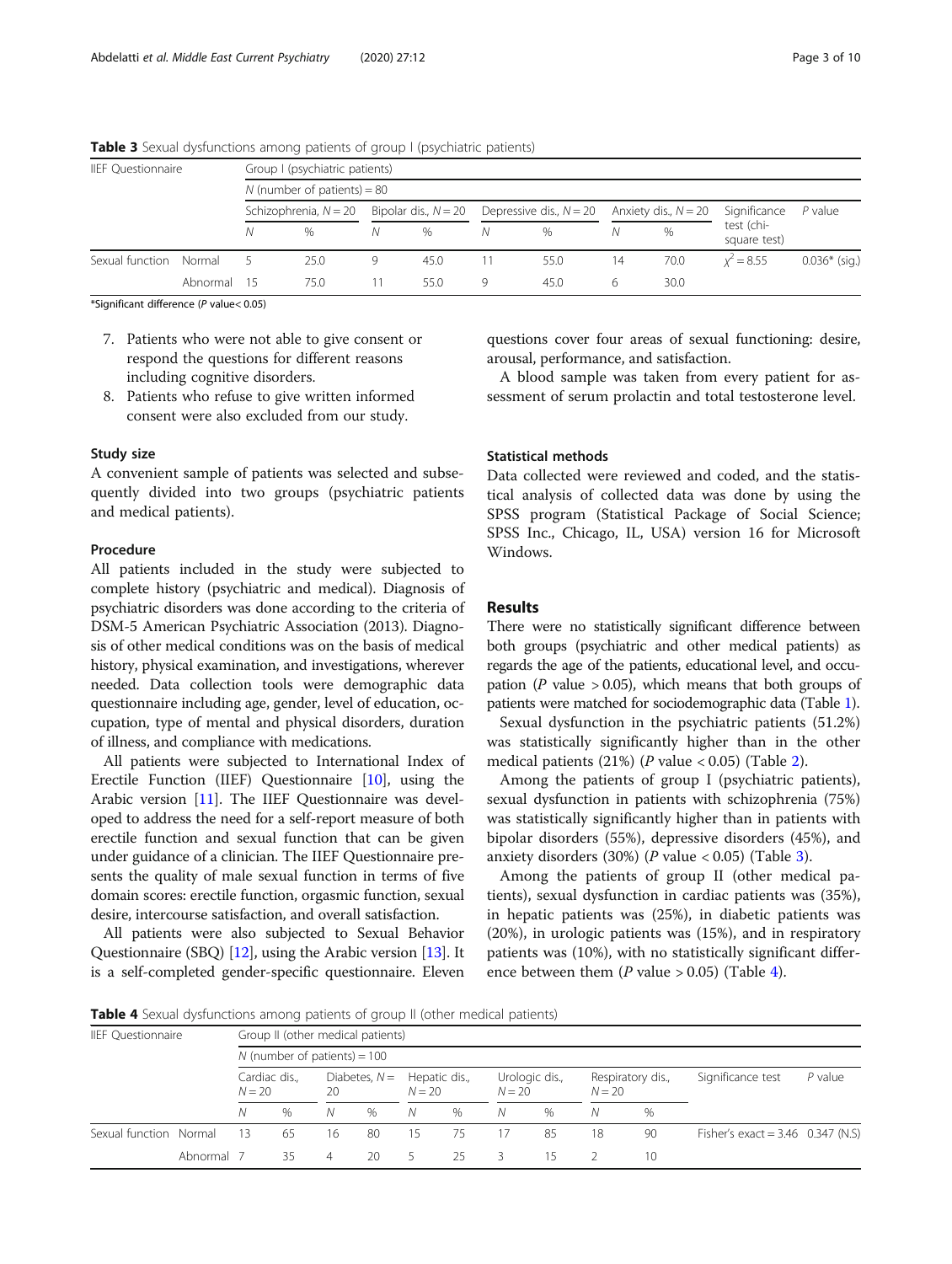| <b>IIEF Questionnaire</b>   |          | Group I, $N = 80$ |      | Group II, $N = 100$ |      | Chi-           | $P$ value       |  |
|-----------------------------|----------|-------------------|------|---------------------|------|----------------|-----------------|--|
|                             |          | N                 | $\%$ | $\mathcal N$        | $\%$ | square<br>test |                 |  |
| Erectile function           | Normal   | 59                | 73.8 | 80                  | 80   | $x^2 = 0.99$   | $0.320$ (N.S.)  |  |
|                             | Abnormal | 21                | 26.2 | 20                  | 20   |                |                 |  |
| Orgasmic function           | Normal   | 39                | 48.8 | 82                  | 82   | $x^2 = 22.30$  | $0.000*$ (sig.) |  |
|                             | Abnormal | 41                | 51.2 | 18                  | 18   |                |                 |  |
| Sexual desire               | Normal   | 46                | 57.5 | 88                  | 88   | $x^2 = 21.73$  | $0.000*$ (sig.) |  |
|                             | Abnormal | 34                | 42.5 | 12                  | 12   |                |                 |  |
| Intercourse satisfaction    | Normal   | 39                | 48.8 | 79                  | 79   | $x^2 = 16.71$  | $0.000*$ (sig.) |  |
|                             | Abnormal | 41                | 51.2 | 21                  | 21   |                |                 |  |
| Overall sexual satisfaction | Normal   | 39                | 48.8 | 79                  | 79   | $x^2 = 16.71$  | $0.000*$ (sig.) |  |
|                             | Abnormal | 41                | 51.2 | 21                  | 21   |                |                 |  |

Table 5 Patterns of sexual functions among patients of group I and group II

Psychiatric patients had a statistically significant higher orgasmic dysfunction, sexual desire dysfunction, intercourse dissatisfaction, and overall sexual dissatisfaction than other medical patients ( $P$  value < 0.05), with no statistically significant difference between the patients of both groups as regards erectile dysfunction  $(P \text{ value} >$ 0.05) (Table 5).

Among the patients of group I (psychiatric patients), patients with schizophrenia had a statistically significant higher orgasmic dysfunction, intercourse dissatisfaction, and overall sexual dissatisfaction than patients with bipolar disorders, depressive disorders, and anxiety disorders respectively ( $P$  value< 0.05), with no statistically significant difference between them as regards erectile dysfunction and sexual desire dysfunction (P value > 0.05) (Table 6).

Among the patients of group II (other medical patients), there was no statistically significant difference between them as regards erectile dysfunction, orgasmic dysfunction, sexual desire dysfunction, intercourse dissatisfaction, and overall sexual dissatisfaction ( $P$  value  $>$ 0.05) (Table [7\)](#page-4-0).

Psychiatric patients had a statistically significant higher prolactin level than other medical patients ( $P$  value < 0.05), while there was no statistically significant difference between the patients of both groups as regards total testosterone level (*P* value > 0.05) (Table [8\)](#page-4-0).

Among the patients of group I (psychiatric patients), patients with schizophrenia had a statistically significant higher prolactin level than patients with bipolar disorders, depressive disorders, and anxiety disorders  $(P \text{ value} <$ 0.05), with no statistically significant difference between

**Table 6** Patterns of sexual functions among patients of group I (psychiatric patients)

| <b>IIEF Questionnaire</b>   |             | Group I (psychiatric patients) |                               |          |               |          |                 |          |               |                                      |                 |  |  |
|-----------------------------|-------------|--------------------------------|-------------------------------|----------|---------------|----------|-----------------|----------|---------------|--------------------------------------|-----------------|--|--|
|                             |             |                                | N (number of patients) = $80$ |          |               |          |                 |          |               |                                      |                 |  |  |
|                             |             | 20                             | Schizophrenia, $N =$          | $N = 20$ | Bipolar dis., | $N = 20$ | Depressive dis, | $N = 20$ | Anxiety dis., | Significance test                    | $P$ value       |  |  |
|                             |             | N                              | $\%$                          | N        | %             | N        | $\%$            | N        | $\%$          |                                      |                 |  |  |
| Erectile function           | Normal      | 13                             | 65.0                          | 15       | 75.0          | 14       | 70.0            | 17       | 85.0          | Fisher's exact = $2.26$ 0.520 (N.S.) |                 |  |  |
|                             | Abnormal 7  |                                | 35.0                          | 5        | 25.0          | 6        | 30.0            | 3        | 15.0          |                                      |                 |  |  |
| Orgasmic function           | Normal      | 5                              | 25.0                          | 9        | 45.0          | 11       | 55.0            | 14       | 70.0          | $x^2 = 8.55$                         | $0.036*$ (sig.) |  |  |
|                             | Abnormal    | - 15                           | 75.0                          | 11       | 55.0          | 9        | 45.0            | 6        | 30.0          |                                      |                 |  |  |
| Sexual desire               | Normal      | 8                              | 40.0                          | 11       | 55.0          | 12       | 60.0            | 15       | 75.0          | $x^2 = 5.11$                         | $0.164$ (N.S.)  |  |  |
|                             | Abnormal 12 |                                | 60.0                          | 9        | 45.0          | 8        | 40.0            | 5        | 25.0          |                                      |                 |  |  |
| Intercourse satisfaction    | Normal      | 5                              | 25.0                          | 9        | 45.0          | 11       | 55.0            | 14       | 70.0          | $x^2 = 8.55$                         | $0.036*$ (sig.) |  |  |
|                             | Abnormal    | - 15                           | 75.0                          | 11       | 55.0          | 9        | 45.0            | 6        | 30.0          |                                      |                 |  |  |
| Overall sexual satisfaction | Normal      | 5                              | 25.0                          | 9        | 45.0          | 11       | 55.0            | 14       | 70.0          | $x^2 = 8.55$                         | $0.036*$ (sig.) |  |  |
|                             | Abnormal    | - 15                           | 75.0                          | 11       | 55.0          | 9        | 45.0            | 6        | 30.0          |                                      |                 |  |  |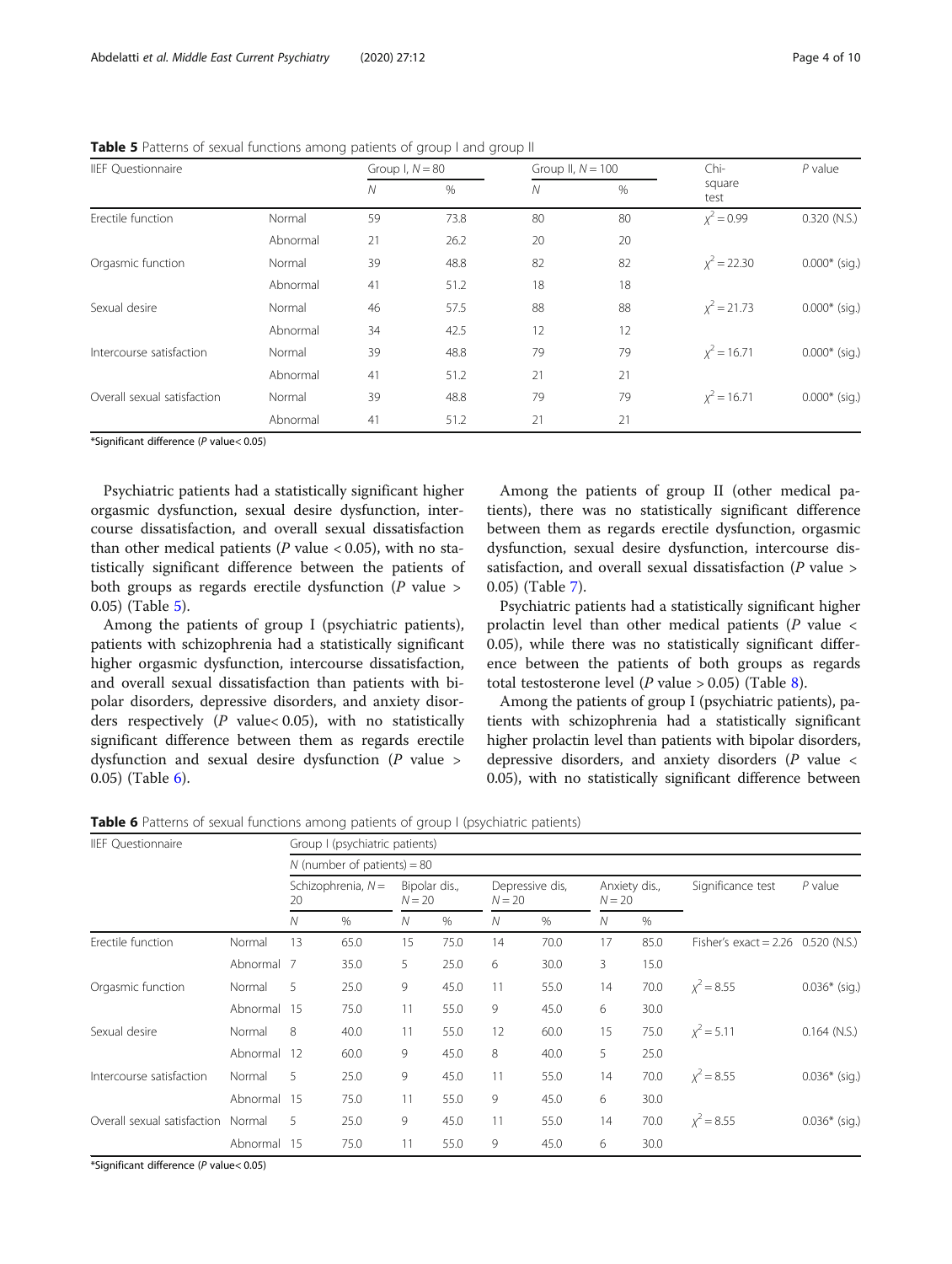| <b>IIEF Questionnaire</b>   |            | Group II (other medical patients) |                                |                       |    |                |                           |                |                            |    |                               |                                |               |
|-----------------------------|------------|-----------------------------------|--------------------------------|-----------------------|----|----------------|---------------------------|----------------|----------------------------|----|-------------------------------|--------------------------------|---------------|
|                             |            |                                   | N (number of patients) = $100$ |                       |    |                |                           |                |                            |    |                               |                                |               |
|                             |            | $N = 20$                          | Cardiac dis.,                  | Diabetes,<br>$N = 20$ |    |                | Hepatic dis.,<br>$N = 20$ |                | Urologic dis.,<br>$N = 20$ |    | Respiratory dis.,<br>$N = 20$ | Significance<br>test (Fisher's | $P$ value     |
|                             |            | N                                 | %                              | Ν                     | %  | Ν              | %                         | N              | %                          | N  | %                             | exact)                         |               |
| Erectile function           | Normal     | 13                                | 65                             | 16                    | 80 | 15             | 75                        | 18             | 90                         | 18 | 90                            | 5.62                           | $0.229$ (N.S) |
|                             | Abnormal   | - 7                               | 35                             | $\overline{4}$        | 20 | 5              | 25                        | $\overline{2}$ | 10                         | 2  | 10                            |                                |               |
| Orgasmic function           | Normal     | 15                                | 75                             | 16                    | 80 | 16             | 80                        | 17             | 85                         | 18 | 90                            | 1.85                           | $0.862$ (N.S) |
|                             | Abnormal 5 |                                   | 25                             | $\overline{4}$        | 20 | $\overline{4}$ | 20                        | 3              | 15                         | 2  | 10                            |                                |               |
| Sexual desire               | Normal     | 17                                | 85                             | 17                    | 85 | 17             | 85                        | 18             | 90                         | 19 | 95                            | 1.51                           | $0.824$ (N.S) |
|                             | Abnormal 3 |                                   | 15                             | 3                     | 15 | 3              | 15                        | 2              | 10                         |    | 5                             |                                |               |
| Intercourse satisfaction    | Normal     | 13                                | 65                             | 16                    | 80 | 15             | 75                        | 17             | 85                         | 18 | 90                            | 6.17                           | $0.186$ (N.S) |
|                             | Abnormal 7 |                                   | 35                             | $\overline{4}$        | 20 | 5              | 25                        | 3              | 15                         | 2  | 10                            |                                |               |
| Overall sexual satisfaction | Normal     | 13                                | 65                             | 16                    | 80 | 15             | 75                        | 17             | 85                         | 18 | 90                            | 6.17                           | $0.186$ (N.S) |
|                             | Abnormal   | - 7                               | 35                             | 4                     | 20 | 5              | 25                        | 3              | 15                         | 2  | 10                            |                                |               |

<span id="page-4-0"></span>Table 7 Patterns of sexual functions among patients of group II (other medical patients)

them as regards total testosterone level ( $P$  value  $> 0.05$ ) (Table [9\)](#page-5-0).

Among the patients of group II (other medical patients), there was no statistically significant difference between them as regards prolactin level and total testosterone level (*P* value > 0.05)(Table [10](#page-5-0)).

Psychiatric patients with sexual dysfunctions had a statistically significant increase in their ages more than psychiatric patients without sexual dysfunctions (Table [11](#page-6-0)).

Patients with sexual dysfunctions (either psychiatric or other medical patients) had a statistically significant longer duration of illness than patients without sexual dysfunctions, while compliance with medication was statistically non-significant (Table [12\)](#page-6-0).

Patients with sexual dysfunctions (either psychiatric or other medical patients) had a statistically significant higher prolactin level than patients without sexual dysfunctions, while there was no statistically significant difference between patients with or without sexual dysfunctions as regards total testosterone level (Table [13](#page-7-0)).

Psychiatric patients with sexual dysfunctions had a statistically significant higher prolactin level than other medical patients with sexual dysfunctions (Table [14](#page-7-0)), while there was no statistically significant difference between those patients as regards total testosterone level (Table [15\)](#page-7-0).

## **Discussion**

The aim of the present study was to determine the prevalence rate of sexual dysfunctions in male psychiatric patients in comparison with other medical patients. The results of the study were indicative of higher prevalence rate of sexual dysfunction in the psychiatric patients compared to those in the other medical patients. These results were in accord with the results of other studies, which have reported the prevalence rate of these dysfunctions to be higher in psychiatric patients [[14](#page-8-0)].

The higher rate of sexual dysfunction in psychiatric patients is influenced by different factors such as the type of medical and mental illness together with the drugs used, marital and relationship problems between the patients and their spouses, and cultural and social issues [\[15\]](#page-8-0).

As the causes of sexual dysfunctions are multifactorial and due to using different tools to measure these dysfunctions, the rate of these dysfunctions in various studies has been reported from 17 to 80%  $[16]$  $[16]$ . Moreover, other studies exert an increase in the prevalence rate of

Table 8 Hormonal levels among patients of group I and group II

| Hormonal level     |        | Group I, $N = 80$ |      | Group II, $N = 100$ |      | Chi-           | $P$ value       |  |
|--------------------|--------|-------------------|------|---------------------|------|----------------|-----------------|--|
|                    |        | N                 | %    | Ν                   | $\%$ | square<br>test |                 |  |
| Prolactin          | Normal | 60                | 75.0 | 97                  | 97   | $x^2 = 19.30$  | $0.000*$ (sig.) |  |
|                    | High   | 20                | 25.0 |                     |      |                |                 |  |
| Total testosterone | Normal | 78                | 97.5 | 99                  | 99   | $x^2 = 00.61$  | $0.434$ (N.S.)  |  |
|                    | Low    |                   | 2.5  |                     |      |                |                 |  |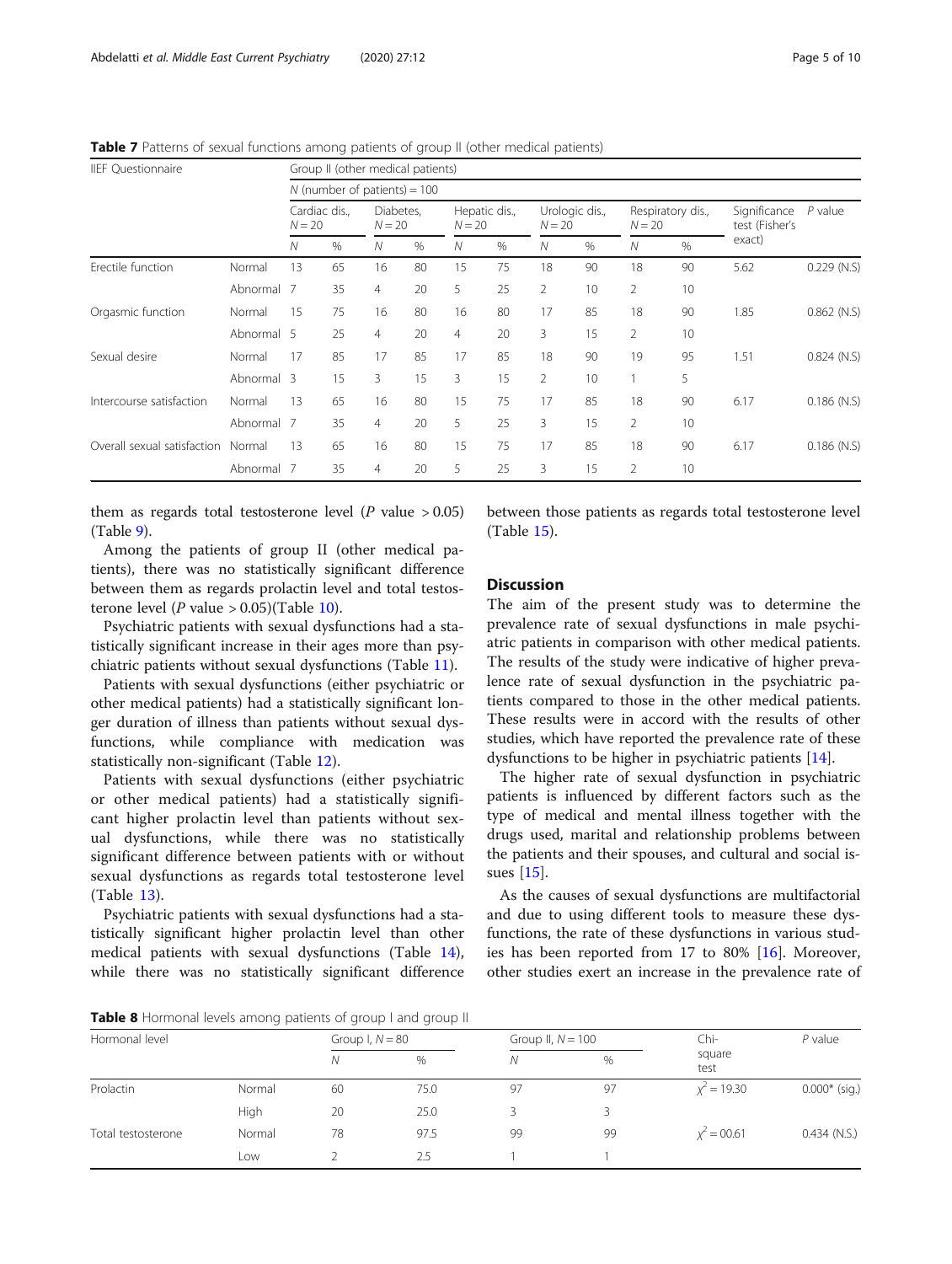| Hormonal level     |             |                         | Group I (psychiatric patients) |                        |      |                           |      |                        |      |                            |                 |
|--------------------|-------------|-------------------------|--------------------------------|------------------------|------|---------------------------|------|------------------------|------|----------------------------|-----------------|
|                    |             |                         | N (number of patients) = $80$  |                        |      |                           |      |                        |      |                            |                 |
|                    |             | Schizophrenia, $N = 20$ |                                | Bipolar dis., $N = 20$ |      | Depressive dis., $N = 20$ |      | Anxiety dis., $N = 20$ |      | Significance               | $P$ value       |
|                    |             | N                       | $\%$                           | Ν                      | $\%$ | Ν                         | %    | Ν                      | $\%$ | test (chi-<br>square test) |                 |
| Prolactin          | Normal      | -11                     | 55.0                           | 15                     | 75.0 | 15                        | 75.0 | 19                     | 95.0 | $x^2 = 8.53$               | $0.036*$ (sig.) |
|                    | <b>High</b> | 9                       | 45.0                           | 5                      | 25.0 | 5                         | 25.0 |                        | 5.0  |                            |                 |
| Total testosterone | Normal      | 19                      | 95.0                           | 19                     | 95.0 | 20                        | 100  | 20                     | 100  | $x^2 = 2.05$               | $0.561$ (N.S.)  |
|                    | Low         |                         | 5.0                            |                        | 5.0  | $\circ$                   | 0.0  | $\Omega$               | 0.0  |                            |                 |

<span id="page-5-0"></span>**Table 9** Hormonal levels among patients of group I (psychiatric patients)

mental disorders in those patients with sexual dysfunction [\[17\]](#page-8-0).

In our study, the results revealed that the mean age (in years) of  $47.26 \pm 7.41$  and  $45.09 \pm 9.22$  had the highest rate of sexual dysfunction in psychiatric and other medical patients respectively. This was in accordance with other studies that have reported sexual dysfunction in the patients between 35 and 64 years old to be higher than in the patients between 18 and 34 years old  $[16]$  $[16]$  $[16]$ . This was consistent with other Egyptian studies: Habeeb who found that the sexual function is negatively correlated with age [[18](#page-8-0)] and Mohammed who found that sexual function in patients with paranoid schizophrenia is affected negatively by sociodemographic factor (aging) [\[13\]](#page-8-0).

It is noteworthy to mention that the patients included in our study were selected from the Abbassia Mental Health Hospital and Al-Zahraa University Hospital. Both hospitals offer their services to the patients of low socioeconomic standards on a low price basis; this may reflect the high prevalence of patients with low education and low occupation in this study.

In this study, the results showed that psychiatric and other medical patients with sexual dysfunction had a statistically significant longer duration of illness than psychiatric and other medical patients without sexual dysfunctions (P value < 0.05). This finding is in agreement with Schover who stated that the patients who had chronic and long duration of illness often had difficulties in sexual functioning [[17](#page-8-0)]. Egyptian studies were also supporting this finding: Mohammed found that sexual function in patients with paranoid schizophrenia is affected negatively by long duration of illness [\[13](#page-8-0)], and Hashem et al. reported that long duration of schizophrenia may lead to sexual dysfunctions among schizophrenics [\[19\]](#page-8-0).

In this study, we found that sexual dysfunction was significantly higher in the psychiatric patients (51.2%) than in the other medical patients  $(21%)$  (*P* value < 0.05). This finding is confirmed by other studies, where Bobes et al. reported that the prevalence of sexual dysfunction among psychiatric patients is higher in comparison to non-psychiatric patients and the general population [\[20](#page-8-0)]. Also, Van Lankveld and Grotjohann stated that psychiatric patients have significantly more sexual dysfunction than non-psychiatric patients and also more than in the general population [\[21](#page-8-0)].

In this work, the results revealed that among the psychiatric patients, those with schizophrenia (75%) had the highest prevalence rate of sexual dysfunctions. The patients with bipolar disorders, depressive disorders, and anxiety disorders had the following rates respectively. This result comes in accordance with the result of the study done by Fanta T et al. who reported that the overall sexual dysfunction among male schizophrenics was 84.5% [[22\]](#page-8-0). Also, Smith et al. reported that 45% of schizophrenics taking conventional antipsychotic medications have sexual dysfunction [[12\]](#page-8-0).

These findings are supported with the findings of Macdonald et al. who found that at least one sexual

**Table 10** Hormonal levels among patients of group II (other medical patients)

| Hormonal level     |           |                           | Group II (other medical patients) |                       |          |                           |      |                            |              |    |                         |                            |               |  |  |  |
|--------------------|-----------|---------------------------|-----------------------------------|-----------------------|----------|---------------------------|------|----------------------------|--------------|----|-------------------------|----------------------------|---------------|--|--|--|
|                    |           |                           | N (number of patients) = $100$    |                       |          |                           |      |                            |              |    |                         |                            |               |  |  |  |
|                    |           | Cardiac dis., $N =$<br>20 |                                   | Diabetes, $N =$<br>20 |          | Hepatic dis., $N =$<br>20 |      | Urologic dis., $N =$<br>20 |              | 20 | Respiratory dis., $N =$ | Significance<br>test (chi- | P value       |  |  |  |
|                    |           | Ν                         | %                                 | Ν                     | %        | N                         | $\%$ | N                          | %            | N  | $\%$                    | square test)               |               |  |  |  |
| Prolactin          | Normal 18 |                           | 90                                | 20                    | 100      | 19                        | 95   | 20                         | 100          | 20 | 100                     | $x^2 = 5.50$               | $0.347$ (N.S) |  |  |  |
|                    | High      | $\overline{2}$            | 10                                | 0                     | $\Omega$ |                           |      | 0                          | $\mathbf{0}$ | 0  | 0                       |                            |               |  |  |  |
| Total testosterone | Normal 20 |                           | 100                               | 20                    | 100      | 19                        | 95   | 20                         | 100          | 20 | 100                     | $x^2 = 4.04$               | $0.347$ (N.S) |  |  |  |
|                    | Low       | $\circ$                   | $\mathbf{0}$                      | 0                     | $\Omega$ |                           |      | $\circ$                    | $\mathbf 0$  | 0  | 0                       |                            |               |  |  |  |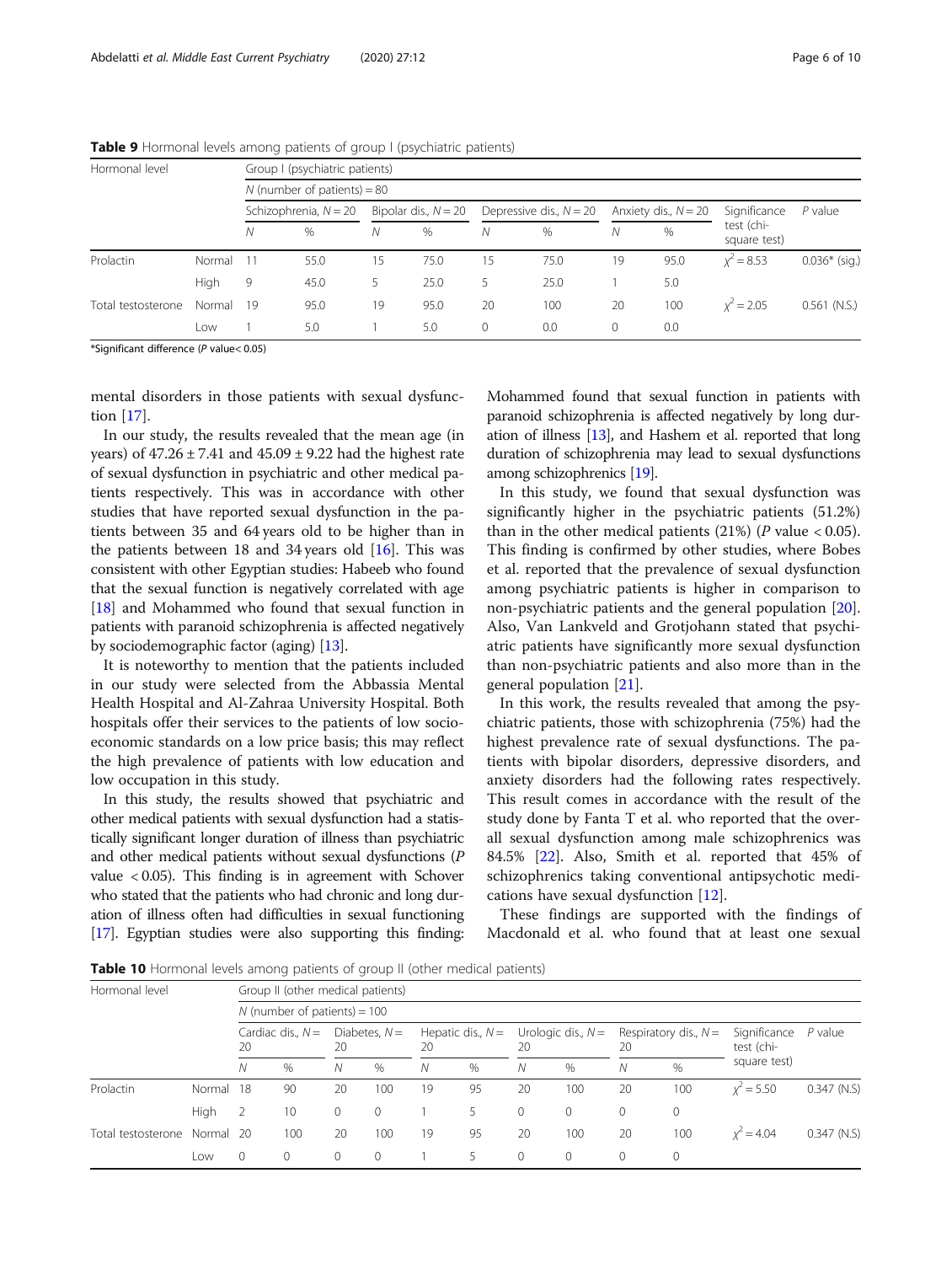<span id="page-6-0"></span>Table 11 Correlation between age of patients and clinical scales (IIEF and SBQ) among patients of group I (psychiatric patients)

| Group I (psychiatric patients)<br>Age of<br>patients<br>N (number of patients) = $80$<br>Psychiatric<br>patients with<br>sexual<br>dysfunction $(N=$<br>41) |                                                                     |                | Significance         | P                  |  |
|-------------------------------------------------------------------------------------------------------------------------------------------------------------|---------------------------------------------------------------------|----------------|----------------------|--------------------|--|
|                                                                                                                                                             |                                                                     |                | test<br>(Student's t | value              |  |
|                                                                                                                                                             | Psychiatric patients<br>without sexual<br>dysfunction $(N =$<br>39) | test)          |                      |                    |  |
| Age/<br>years<br>(mean $\pm$<br>SD)                                                                                                                         | $47.26 \pm 7.41$                                                    | $39.41 + 6.00$ | $t = 5.03$           | $0.000*$<br>(sig.) |  |

dysfunction was reported by 82% of male schizophrenic patients [[23\]](#page-8-0).

The previous studies confirmed that sexual dysfunction is very common in patients with schizophrenia. This reflects another aspect of the poor quality of life led by many people with schizophrenia that should be addressed.

The high prevalence of sexual dysfunctions in patients with schizophrenia was proved by several studies to be the cause of sexual side effects of using antipsychotics in those patients. In this respect, Mccreadie found that depot antipsychotic treatment resulted in sexual dysfunction [[23\]](#page-8-0). Also, Atmaca et al. concluded that sexual dysfunction is an important problem in schizophrenics even with novel antipsychotics [[24](#page-8-0)]. In a study done by Kockott and Pfeiffer to study sexual disorder in nonacute psychiatric patients, they found that schizophrenic patients on neuroleptic medications are most frequently affected, whereas schizophrenic patients not in medications have fewer dysfunctions [[25\]](#page-8-0).

The results of our study revealed that 60% of patients with schizophrenia had sexual desire dysfunction. This was consistent with the study done by [\[22](#page-8-0)] who reported that 62%of male chronic schizophrenics have reduced libido. The "disease-related" sexual desire reduction might be induced by an unknown underlying process, the patients' psychotic symptoms, or as part of the general loss of initiative and activity level (i.e., negative symptoms) [\[26\]](#page-8-0).

Regarding the ejaculatory function, we found that 75% of patients with schizophrenia had ejaculatory dysfunction. This was consistent with the study of [[22](#page-8-0)] who reported that 86% of male chronic schizophrenics had ejaculatory dysfunction. This emphasizes that direct questioning about sexual functioning including sexual side effects is necessary to avoid underestimating their frequency among the psychiatric patients.

In the present study, we found that 45% of patients with depressive disorders had sexual dysfunctions. This was in agreement with the study done by [[27](#page-8-0)] who reported that 54% of depressed male patients have sexual dysfunction. Our results showed that 40% of patients with depressive disorders have sexual desire dysfunction. In this respect [[27\]](#page-8-0), reported that 37.03% of depressed male patients have lack of sexual desire. Also, the results of our study revealed that 30% of patients with depressive disorders had erectile dysfunction. This was consistent with the study done by [\[27](#page-8-0)] who reported that 22.22% of depressed male patients have lack of erection. This may lead us to advice the psychiatrists to bear this in mind, and they should ask about the sexual power before starting treatment and during follow-up and to reassure the patients if there is any problem.

In the present study, we found that 55% of patients with bipolar disorders had sexual dysfunctions. This comes in accordance with [[28\]](#page-9-0), who reported that the co-administration of benzodiazepines and lithium resulted in significantly higher rates of sexual dysfunction (49%) in bipolar patients. Additionally, in our study, the results showed that 30% of patients with anxiety disorders had ejaculatory dysfunctions. In this respect, [[29](#page-9-0)] concluded that anxiety or fear of failing to meet a partner's expectations is one of the most common causes of premature ejaculation.

In the present study, we found that among the other medical patients, those with the cardiac diseases (35%) had the highest prevalence rate of sexual dysfunctions. The patients with hepatic diseases, diabetes, urologic diseases, and respiratory diseases had the following rates respectively. This was confirmed by Ahmadzadeh and Shahin who concluded that cardiac patients (37.1%) had

Table 12 Comparison of duration of illness and compliance with medications among psychiatric patients with sexual dysfunctions and other medical patients with sexual dysfunctions

|             |  |                                                                              |                                   | Significance test                                                     | $P$ value       |  |
|-------------|--|------------------------------------------------------------------------------|-----------------------------------|-----------------------------------------------------------------------|-----------------|--|
|             |  | $(N = 21)$                                                                   |                                   |                                                                       |                 |  |
|             |  |                                                                              |                                   | $t = 2.37$                                                            | $0.021*$ (sig.) |  |
| 95.1%<br>39 |  | 20                                                                           | 95.2%                             | Chi-square test, $x^2 = 0.00$                                         | $0.984$ (N.S.)  |  |
| 4.9%        |  |                                                                              | 4.8%                              |                                                                       |                 |  |
|             |  | Psychiatric patients with<br>sexual dysfunction $(N = 41)$<br>$15.68 + 8.25$ | Patients with sexual dysfunctions | Other medical patients<br>with sexual dysfunction<br>$11.23 \pm 3.16$ |                 |  |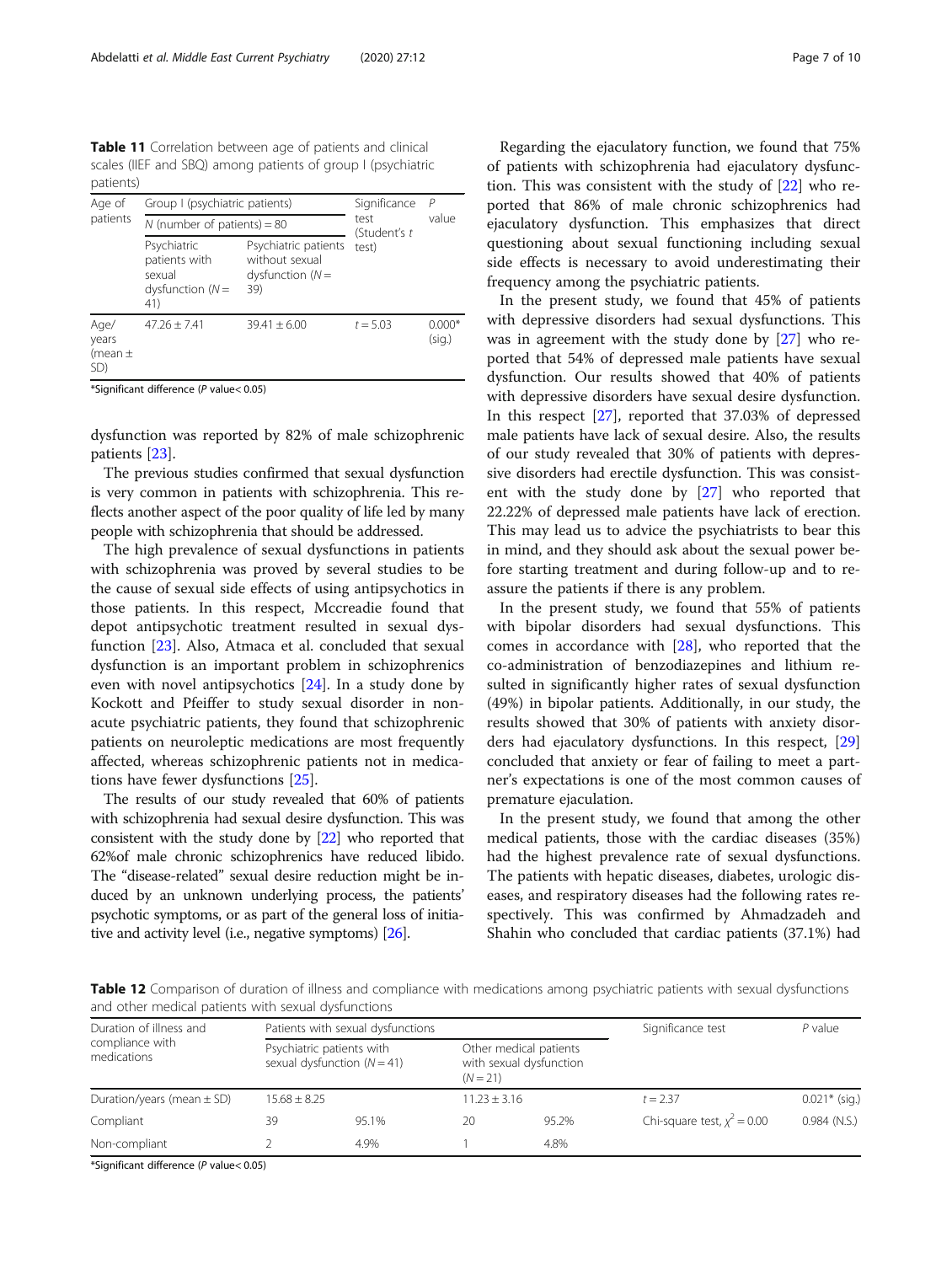| Hormonal level               |           | Patients with sexual dysfunctions                          |      |                                                              |      |                            | $P$ value       |
|------------------------------|-----------|------------------------------------------------------------|------|--------------------------------------------------------------|------|----------------------------|-----------------|
|                              |           | Psychiatric patients with sexual dysfunction<br>$(N = 41)$ |      | Other medical patients with sexual dysfunction<br>$(N = 21)$ |      | test (chi-<br>square test) |                 |
|                              |           | N                                                          | $\%$ | Ν                                                            | $\%$ |                            |                 |
| Prolactin level              | Normal 24 |                                                            | 58.5 | 19                                                           | 90.5 | $x^2 = 6.66$               | $0.010*$ (sig.) |
|                              | High      | 17                                                         | 41.5 |                                                              | 9.5  |                            |                 |
| Total testosterone Normal 39 |           |                                                            | 95.1 | 20                                                           | 95.2 | $x^2 = 0.00$               | $0.984$ (N.S.)  |
|                              | Low       |                                                            | 4.9  |                                                              | 4.8  |                            |                 |

<span id="page-7-0"></span>Table 13 Comparison of hormonal levels among psychiatric patients with sexual dysfunctions and other medical patients with sexual dysfunctions

the highest prevalence rate of sexual dysfunction among the patients in non-psychiatric wards [[30\]](#page-9-0).

Our study revealed that 35% of patients with cardiac diseases had erectile dysfunction. Consistently, data from several studies involving patients with cardiac disease have shown a high prevalence, 42–75%, of erectile dysfunction in this patient population  $[31]$  $[31]$  $[31]$ . Also, the results showed that 20% of diabetic patients had erectile dysfunction. This was in accordance with [\[32](#page-9-0)] who stated that the prevalence of erectile dysfunction among diabetic patients is 20–65%. Moreover, our results showed that 25% of patients with hepatic diseases had sexual dysfunctions. In this respect, we should mention that liver has a major role in sex hormone metabolism. In the present study, we found that 15% of patients with urologic diseases had sexual dysfunctions. This comes in accordance with the study done by [\[33](#page-9-0)] who stated that a common problem that remains difficult to diagnose and treat in patients with chronic renal failure is sexual dysfunction. Our study showed that 10% of patients with respiratory diseases had sexual dysfunction. Also, [[34](#page-9-0)] found that 21% of men with COPD had erectile dysfunction. In fact, any chronic illness may be associated with sexual dysfunction.

In the present study, the results revealed that psychiatric patients with sexual dysfunction had statistically significant higher prolactin level than psychiatric patients

Table 14 Comparison of total testosterone level among psychiatric patients with sexual dysfunctions and other medical patients with sexual dysfunctions

| Hormonal level        |           | Patients with sexual                                                                |      |                                                                          |      | Significance               | P<br>value |
|-----------------------|-----------|-------------------------------------------------------------------------------------|------|--------------------------------------------------------------------------|------|----------------------------|------------|
|                       |           | dysfunctions<br>Psychiatric<br>patients<br>with sexual<br>dysfunction<br>$(N = 41)$ |      | Other<br>medical<br>patients<br>with sexual<br>dysfunction<br>$(N = 21)$ |      | test (chi-<br>square test) |            |
|                       |           | Ν                                                                                   | $\%$ | Ν                                                                        | %    |                            |            |
| Total<br>testosterone | Normal 39 |                                                                                     | 95.1 | 20                                                                       | 95.2 | $x^2 = 0.00$               | 0.984      |
|                       | l ow      | $\mathcal{L}$                                                                       | 4.9  |                                                                          | 4.8  |                            | (N.S.)     |

without sexual dysfunction. Also, we found that patients with schizophrenia (higher rate of sexual dysfunction) had statistically significant higher prolactin level than other psychiatric patients. These findings can prove that elevated prolactin level may cause sexual dysfunction. This is consistent with the study done by Bruno who reported that hyperprolactinemic patients reported significant degree of sexual dysfunction [[35](#page-9-0)].Hyperprolactinemic patients reported significant degree of sexual desire dysfunction, orgasm dysfunction, sexual satisfaction dysfunction, and low frequency of sexual intercourses which is supported with that hyperprolactinemia caused hypogonadism with suppressed LH and FSH levels and low testosterone levels.

In this study, we found no significant difference between psychiatric and other medical patients and between patients with and without sexual dysfunction as regards total testosterone level. This is contrary to [[36](#page-9-0)] who reported that a component of the increased risk conferred by erectile dysfunction could be testosterone deficiency.

## Limitations

This study was a cross-sectional one; the nature of this study limits the possibility to explore the cause and effect relationship between sexual dysfunctions and

Table 15 Comparison of prolactin level among psychiatric patients with sexual dysfunctions and other medical patients with sexual dysfunctions

| Hormonal level     |           | Patients with sexual<br>dysfunctions                                |      |                                                                          |      | Significance P value<br>test (chi-<br>square test) |                    |
|--------------------|-----------|---------------------------------------------------------------------|------|--------------------------------------------------------------------------|------|----------------------------------------------------|--------------------|
|                    |           | Psychiatric<br>patients<br>with sexual<br>dysfunction<br>$(N = 41)$ |      | Other<br>medical<br>patients<br>with sexual<br>dysfunction<br>$(N = 21)$ |      |                                                    |                    |
|                    |           | N                                                                   | $\%$ | Ν                                                                        | $\%$ |                                                    |                    |
| Prolactin<br>level | Normal 24 |                                                                     | 58.5 | 19                                                                       | 90.5 | $x^2$ = 6.66                                       | $0.010*$<br>(sig.) |
|                    | High      | 17                                                                  | 41.5 | $\mathcal{L}$                                                            | 9.5  |                                                    |                    |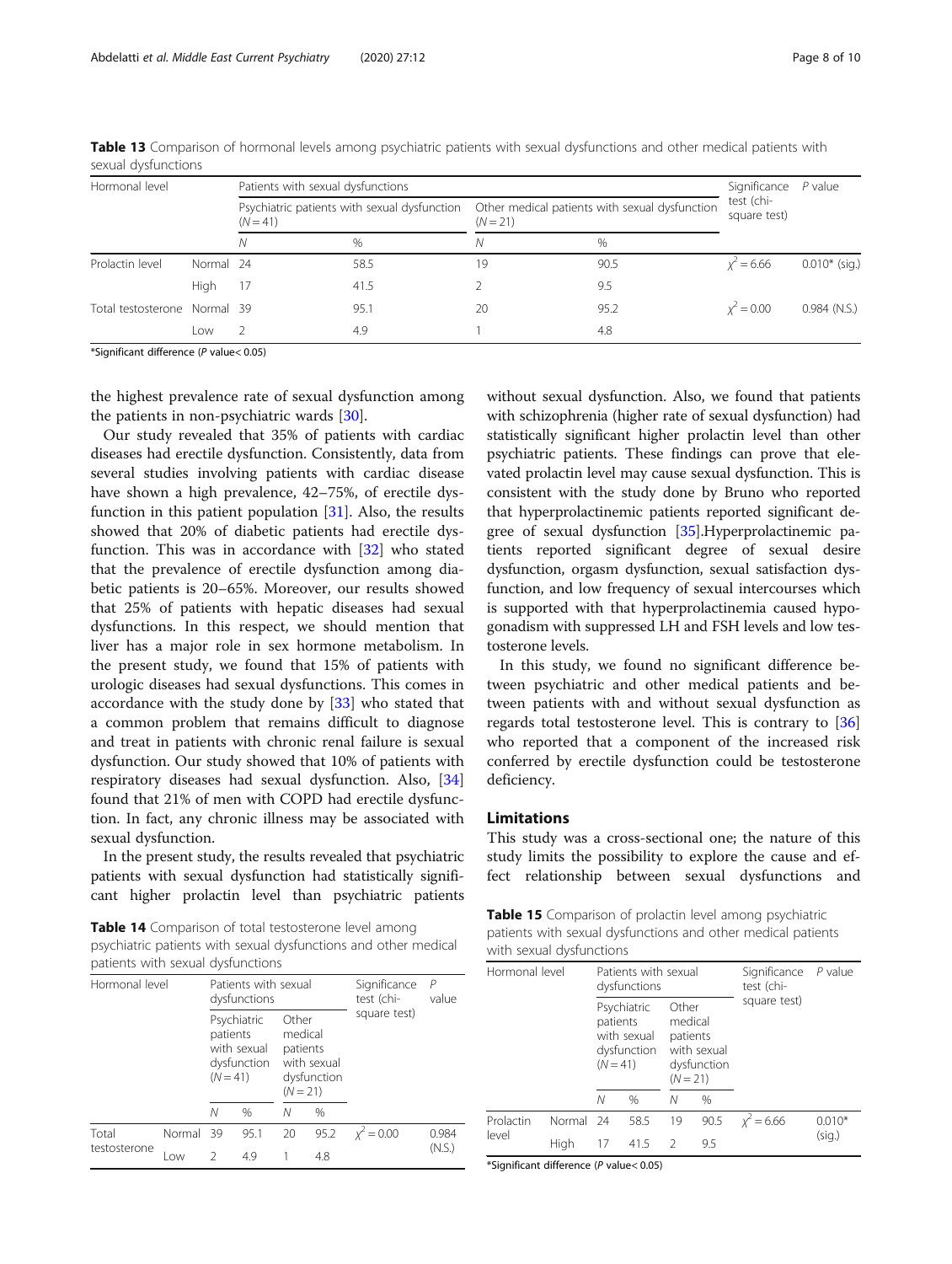<span id="page-8-0"></span>psychiatric diagnosis. Also, some subjects did not complete the International Index for Erectile Function (IIEF) Questionnaire and Sexual Behavior Questionnaire (SBQ) because of being considered as taboo and shies away from providing any information about sexual functioning.

## Conclusion

The persistence of sexual problems has significant negative impact on patient's satisfaction and adherence with the treatment, quality of life, and partnership. Routine assessment of sexual functioning needs to be integrated into ongoing care to identify and address problems early. If sexual dysfunction is ignored, it may maintain the psychiatric disorder, compromise treatment outcome, and lead to non-adherence.

#### Abbreviations

IIEF: International Index of Erectile Function; SBQ: Sexual Behavior Questionnaire; SPSS: Statistical Package of Social Science

#### Acknowledgements

The authors would like to express their gratitude to all participants of this study.

#### Authors' contributions

SIA collected the patients' data and applied the scales. RMI designed the study. RAH analyzed and interpreted the patient data. All authors read and approved the final manuscript.

#### Funding

None

## Availability of data and materials

Not applicable.

#### Ethics approval and consent to participate

Patients were included in this study after giving written informed consent after explaining the nature and the aim of the study and the confidentiality of informations. Also, ethical issues and anonymity of patients' names were taken in consideration. The study was done consistent with good clinical practice and the Declaration of Helsinki and World Health Organization guidelines. The reference number is not available.

#### Consent for publication

Not applicable.

#### Competing interests

The authors declare that they have no competing interests.

#### Author details

<sup>1</sup> Abbasia Mental Health Hospital, Cairo, Egypt. <sup>2</sup> Department of Psychiatry, Faculty of Medicine (for girls), Al-Azhar University, Cairo, Egypt.

#### Received: 9 February 2020 Accepted: 14 February 2020 Published online: 17 April 2020

#### References

- 1. Steven A, Price J (2000) Evolutionary psychiatry; a new beginning, 2nd edn. Routledge, London
- 2. Rahmani A, Merghati E, AllahGholi L (2012) Sexual satisfaction and its relation to marital happiness in Iranians. Iran J Publ Heal 38:77–82
- 3. Dunn KM, Croft PR, Halkett GI (1999) Association of sexual problems with social, psychological and physical problems in men and women. Epidemiol Comm Heal 53:144–148
- 4. Bancroft JHJ (1989) Human sexuality and its problems, 2nd edn. Churchill Livingstone, Edinburgh
- 5. Rowland DL, Incrocci L (2008) Handbook of sexual and gender identity disorders. Hoboken, N.J.: John Wiley & Sons, p.80.
- 6. Howes OD, Wheeler MJ, Pilowsky LS, Landau S, Murray RM, Smith S (2007) Sexual function and gonadal hormones in patients taking antipsychotic treatment for schizophrenia or schizoaffective disorder. J Clin Psych 68:361-367
- 7. Montejo AL, Majadas S, Rico-Villademoros F, Lorca G, De La Gandara J, Franco M (2010) Frequency of sexual dysfunction in patients with a psychotic disorder receiving antipsychotics. J Sex Med 7:3404–3413
- 8. Westheide J, Cohen S, Bender S, Cooper-Mahkorn D, Erfurth A, Gastpar M (2007) Sexual dysfunction in psychiatric inpatients the role of antipsychotic medication. Pharmacopsych 40:140–145
- 9. Malik P, Kemmler G, Hummer M, Riecher-Rössler A, Kahn RS, Fleischhacker WW (2015) Sexual dysfunction in first-episode schizophrenia patients: results from European first episode schizophrenia trial. J Clin Psychopharmacol 31: 274–280
- 10. Rosen R, Riley A, Wagner G, Osterloh I, Kirkpatrick J, Mishra A (1997) The international index of erectile function (IIEF): a multidimensional scale for assessment of erectile dysfunction. Urol 49:822–830
- 11. Shamloul R, Ghanem H, Abou-zeid A (2004) Validity of the Arabic version of the sexual health inventory for men among Egyptians. Int J Impot Res 16(5): 452–455
- 12. Macdonald S, Halliday J, Macewan T, Sharkey V, Farrington S, Wall S, Mccreadie RG (2003) Nithsdale Schizophrenia Surveys 24: sexual dysfunction, case-control study. Br J Psych 182:50–56
- 13. Mohammed H. (2005): A study of sexual aspects in a sample of male schizophrenic patients. M.Sc Thesis, Faculty of medicine, Cairo University, supervised by Prof. Abdel Hamid Hashem, Prof. Tarek Abd El-Gawad and Prof. Mohammed Arafa; 2005
- 14. Quinn C, Browne G (2009) Sexuality of people living with a mental illness. Int J Ment Health Nurs 18:195–203
- 15. Qnek KF, Salam AA, Chun CB (2010) Prevalence of sexual problems and its association with social psychological and physical factors among men in Malaysian population. J Sex Med 5:70–76
- 16. Perlman CM, Martial L, Hirdes JP, Curtin-Telegdi N, Pérez E, Rabinowitz T (2007) Prevalence and predictors of sexual dysfunction psychiatric inpatients. Psychosom 48:309–318
- 17. Schover LR (2016) Sexual problems in chronic illness. Principles and practice of sex therapy, 3rd edn. Guilford, New York, pp 398–422
- 18. Habeeb BF. Sexual dysfunction and paraphilias of general medical hospital male in-patients. M.Sc Thesis, Faculty of medicine, CairoUniversity, supervised by Prof. Said Abdel Azim, Prof. Kamal Zaki and Prof. Ahmed Abdel Latif; 2000
- 19. Hashem AH, Abd El-Gawad T, Ezzat M, Assal A, Goueily T, El Rakhawy M (2006) A comparative study of sexual function in paranoid versus nonparanoid schizophrenic patients and its relation serum prolactin level. Curr Psych 13(2):206–225.
- 20. Bobes J, Gonzalez MP, Bascaran MT (2010) Evaluating changes in sexual functioning in depressed patients sensitivity to change of the CSFQ. J Sex Mar Thera 28:93–103
- 21. Van Lankveld J, Grotjohann Y (2016) Psychiatry comorbidity in hetero sexual couples with sexual dysfunction assessed with composite international diagnostic interview. Arch of Sex Behav 29(5):479–498
- 22. Fanta T, Haile K, Abebaw D, Assefa D, Hibdye G (2017) Assessment of sexual dysfunction and associated factors among patients with schizophrenia in Ethiopia. BMC Psychiatry 18:158. [https://doi.org/10.1186/s12888-018-1738-3.](https://doi.org/10.1186/s12888-018-1738-3)
- 23. Diederik ET, Peter NH, Cees JS (2017) Tardive dyskinesia in schizophrenia is associated with prolactin-related sexual disturbance. Neuropsychopharmaco 31:1832–1837
- 24. Atmaca M, Kuloglu M, Tezcan E (2014) New atypical antipsychotic: quetiapine-induced sexual dysfunctions. Int J Impot Res 2:201–203.
- 25. Kockott G, Pfeiffer W (1996) Sexual disorder in non acute psychiatric outpatients. Compr Psych 37(1):56–61
- 26. De Boer MK, Wiersma D, Bous J, Sytema S, Van der Moolen AE (2006) A randomized open-label comparison of the impact of aripiprazole versus risperidone on sexual functioning (RAS study). J Clin Psychopharmacol 31: 523–525
- 27. Ahmed MM, Ezz E-DS (1992) Sexual dysfunction in patients with major depression. Egy J Psych 15:2